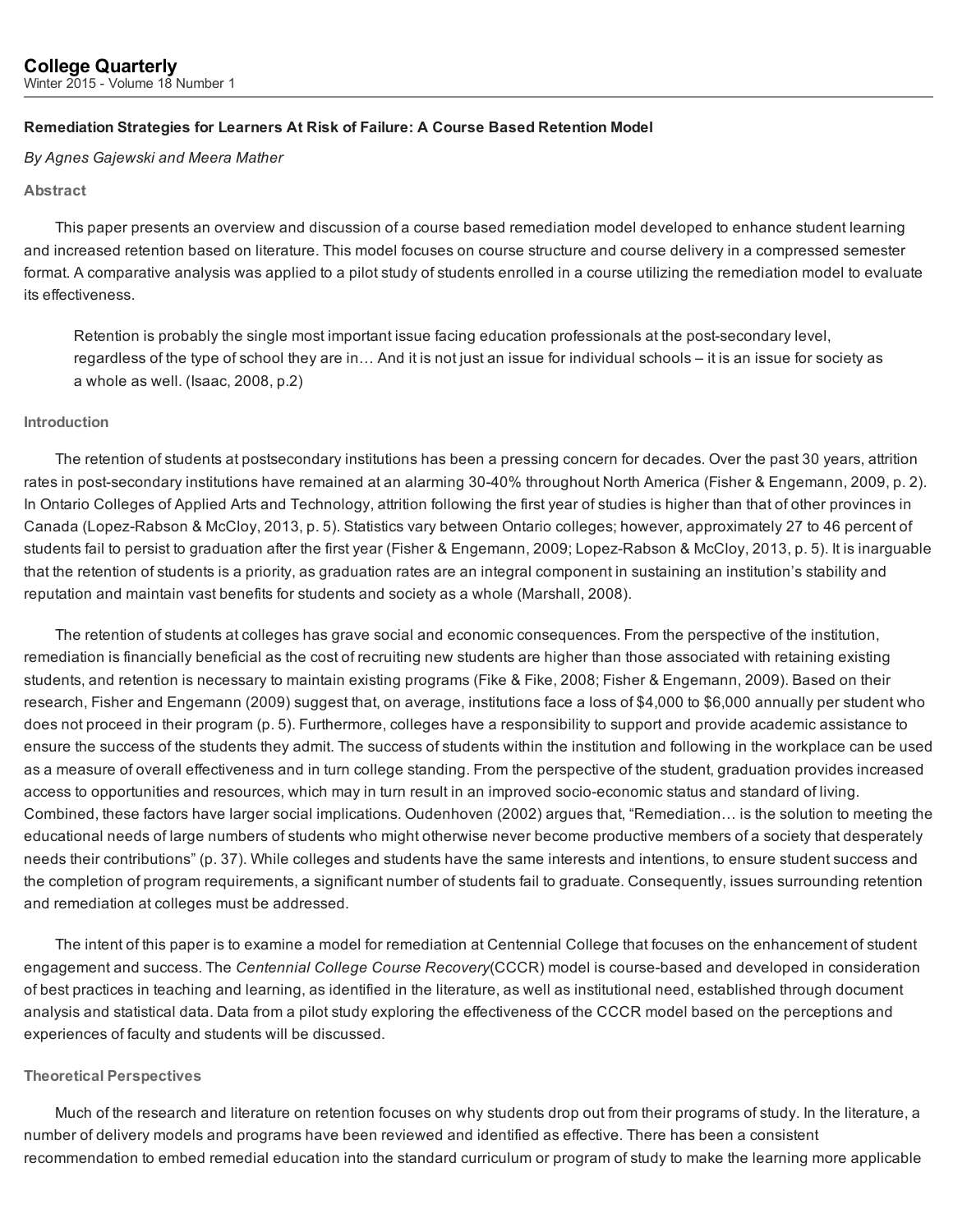and meaningful to students (Hoyt, 1999; Oudenhoven, 2002). To support this proposal, it was noted that remedial learning in isolation had the least long-term benefits (Oudenhoven, 2002). As such, remediation programs should be customized to meet the needs and demands of its students, with on-going studies and evaluations, to determine their effectiveness (Fike & Fike, 2008).

Research demonstrates that approximately 60 percent of the population in need of remediation consists of students who are admitted directly out of high school, while the remaining 40 percent is made up of mature students (Ignash, 1997; Oudenhoven, 2002). Students entering college immediately after high school may be underprepared, as they did not develop the necessary skills to be successful in a post-secondary educational setting. Likewise, those who are mature, attempting to change careers, upgrade, or to obtain a diploma for the first time may not have established study skills or may be unaccustomed to structured learning. Additionally, some remedial students may have unidentified learning disabilities or mental health issues (Oudenhoven, 2002). Adelman (1996) suggests that while the number of students who need remediation has not changed, increasing admission numbers into colleges and a growth in students whose first language is not English has resulted in increased demand for remedial education. Colleges maintain an "open-door policy" where they enroll a greater diversity of students. They are more affordable, more flexible, and more accessible. As such, these institutions often serve mature students, those from lower socioeconomic backgrounds, minority students, and students with diverse language proficiencies (Bailey & Alfonso, 2005; Shults, 2000). These factors may contribute to high attrition rates within colleges.

A number of researchers (Andre & Carpenter, 1997; Braxton, 1997; Calder & Gordon, 1996; Dietche, 1990; Drea, 2004; Gomme & Gilbert, 1984; Grayson & Grayson, 2003; McClenney & Marti, 2006; Noel, Levitz, & Saluri, 1985; Pascarella & Terenzini, 1977; Seymour & Hewitt, 1997) who have dominated the scholarship on retention support Tinto's *Student Integration Model* (Figure 1), which emphasizes the importance of integrating students into an institution, both academically and socially. In his work, Tinto (1993) explains, "given individual characteristics, prior experiences, and commitments, it is the individual's integration into the academic and social systems of the college that most directly relates to his continuance in that college" (p. 96). To elaborate on Tinto's (1975) perspective, individuals possess a number of attributes such as skills, attitudes, knowledge, abilities, family background and prior education that influences their goals. When these goals interact and the student develops a sense of connection to the educational institution academically and socially, then the student persists and successfully completes his or her program of study. Fisher and Engemann (2009) reinforce Tinto's theory by stating that when students are involved and integrated into a postsecondary institution, the chances are greater for students to remain enrolled at that institution. Tinto also stresses the importance of positive interactions between faculty and students as one of the critical steps in retention. Drea (2004) concurs that "students will be successful when there is a genuine interest in student life by faculty and staff, the building of learning communities to help students integrate" (p.4).

Figure 1: Student Integration Model (based on Tinto, 1975, 1993)



Source: Marshall, C. (2008). The school of language and liberal arts writing program and retention at Fanshawe. College Quarterly, 11 (2), 1-26.

Similarly, Astin's *Theory of Involvement* (1984) focuses on patterns of engagement exhibited by students who have successfully completed their study. According to Astin (1984), students who are involved and connected to their institution are most likely to persist and graduate. Involvement can be described from an academic and co-curricular perspective, where students are active participants in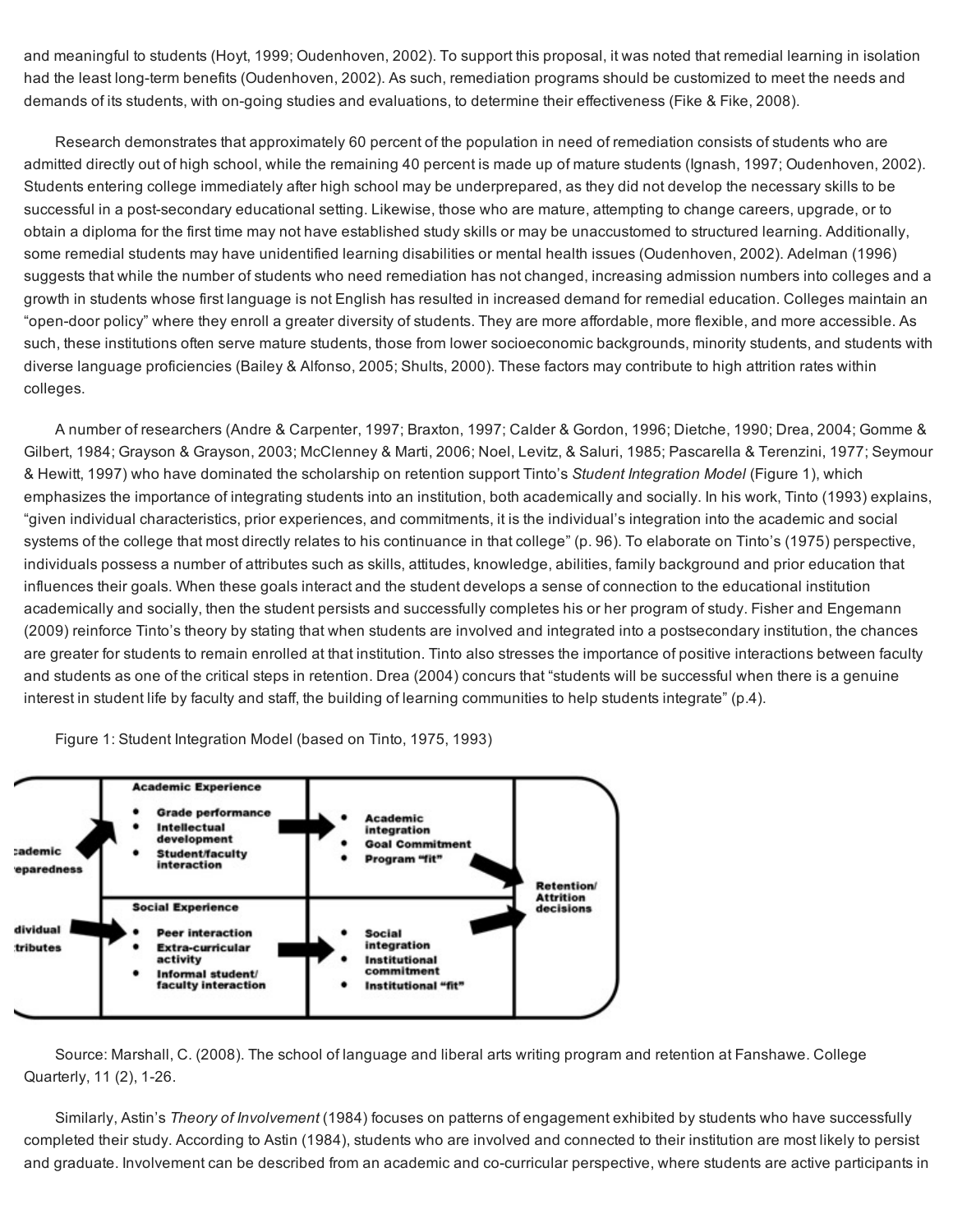their program and college life (Noel-Levitz Retention Codification, 2008). In addition to being involved, it is necessary that students can relate to their peers, faculty and staff alongside institutional values and to see themselves as valuable contributors to the college community. These factors, in turn, increase the likelihood of completing their program of study.

A more comprehensive and integrated model for studying student retention was proposed by Terenzini and Reason (2005). Their*Comprehensive Model of Influences on Student Learning and Persistence*(Figure 2) expands on Tinto's *Student Integration Model* (1975) and Astin's*Theory of Involvement* (1984). The framework emphasizes four sets of influencers that are directly related to student success: 1) student precollege characteristics and experiences; 2) the organizational context; 3) the student peer environment; and 4) the individual student experience. Terenzini and Reason's (2005) framework proposes that,

Students come to college with a variety of personal, academic, and social background characteristics and experiences that both prepare and dispose them, to varying degrees, to engage with the formal and informal learning opportunities. These pre-college characteristics shape students' subsequent college experiences through their interactions with institutional and peer environments. (Reason, 2009, p. 662)

The college experience includes three sets of primary influences: the institution's internal organizational context, the peer environment, and, ultimately, students' individual experiences. When the pre-college and college experiences interact successfully, students persist and graduate.

Figure 2: A Comprehensive Model of Influences on Student Learning and Persistence (adapted from Terenzini and Reason, 2005)



Source: Reason, R. D. (2009). An examination of persistence research through the lens of a comprehensive conceptual framework.*Journal* of College Student Development, 50(6), 659-682.

Research and literature on remedial education also focuses on courses aimed to improve reading, writing, and mathematical skills of students at community colleges. Levin and Koski (1998) identify the following necessary components in successful remediation courses:

- motivation building on student interests
- substance connecting knowledge to real world
- inquiry focus on the development of inquiry and research skills
- independence encourage development of ideas, applications, and understandings  $\bullet$
- multiple approaches use collaboration and team work, technology, and tutoring  $\bullet$
- high standards set high standards  $\bullet$
- problem solving determine what needs to be learned and give appropriate resources and supports  $\bullet$
- connectedness emphasize connections between subjects and experiences
- supportive context recognize that learning is a social activity that requires social interaction, encouragement, and support (In Levin & Calcagno, 2008, p. 186)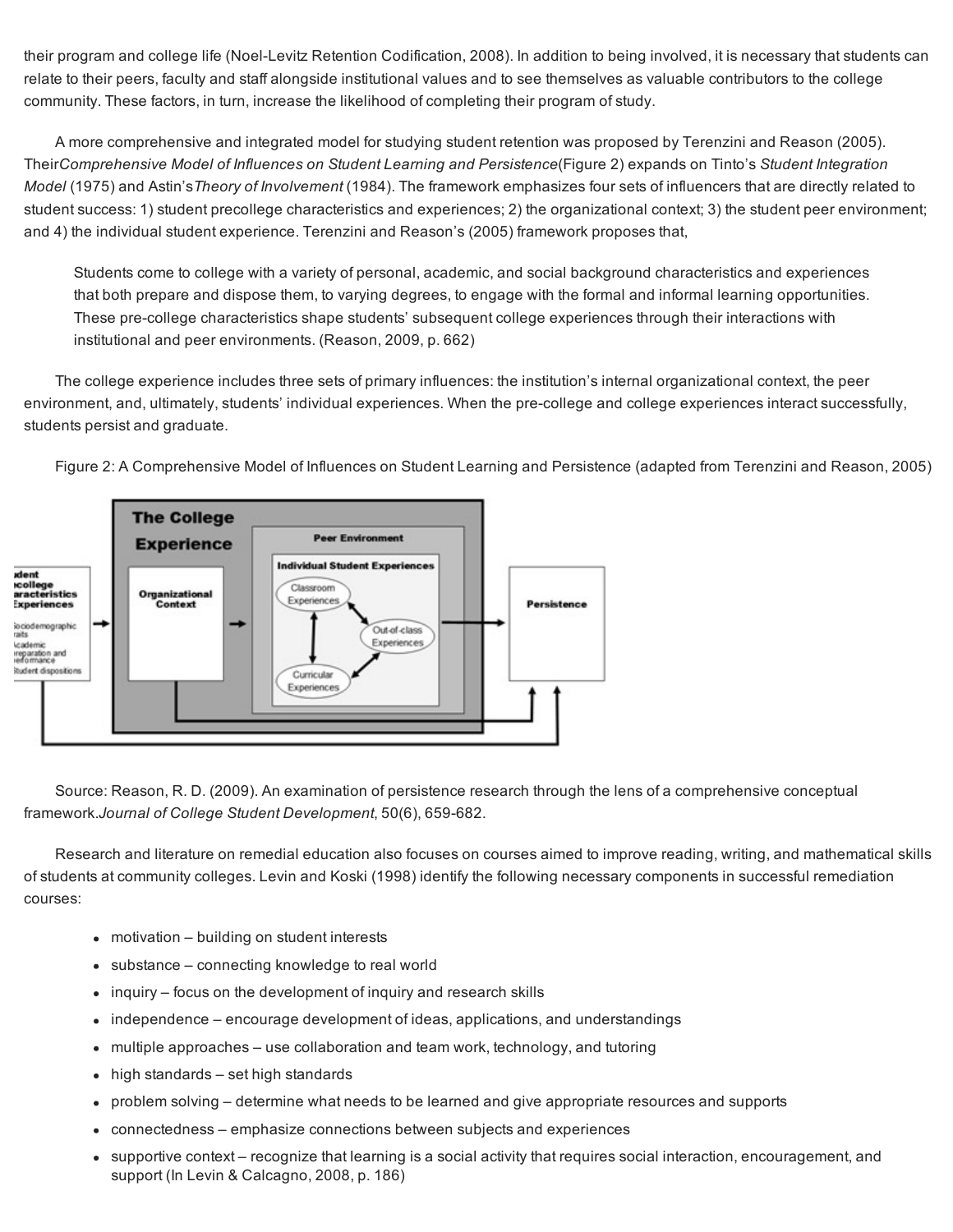Levin and Koski's (1998) model is supported by McCabe and Day (1998) who argue that students need to learn how to problem solve, think critically, and engage in analysis. Boylan (1999) suggests that alternative teaching and learning be used in remedial courses, such as learning communities, collaborative learning, seminars, and critical thinking strategies.

### Remediation Strategies at Centennial College

Centennial College, like many other Ontario colleges, has a number of remediation programs, including Foundations programs, General Arts and Science programs, Pre-Health, Career and College Transition, and Credit Recovery Programs, among others which are specifically focused on academic under preparedness. Even with its best efforts, the College recognizes that attrition rate for the most part remains unchanged. This is evidenced in the attrition rate reported for 2011 at 38.7% (2011-2012 Multi-Year Accountability Agreement (MYAA) Report Back) and for 2012 at 39.2% (Centennial College, 2013). With the intention of increasing student retention and improving college engagement and experience, Centennial College has undertaken an initiative to implement a course-based remediation model that focuses on student learning needs.

The framework was developed in consideration of existing research in remedial education at the post-secondary level, effective practices in teaching and learning, and student needs within Centennial College. Research based recommendations for effective remediation propose that programs be focused in subject area courses (Hoyt, 1999; Oudenhoven, 2002; Shults, 2000) with flexible assessments and small class sizes (Shults, 2000). The small class model is also conducive to community oriented and collaborative pedagogies, which have been shown to increase motivation and engagement, especially for students who are at-risk of failure (Bailey & Alfonso, 2005; Levin & Calcagno, 2008; Levin & Koski, 1998; Taylor, Moore, MacGregor, Limbald, 2003). Teaching and learning strategies center on application-based strategies that build on interest, are relevant, and meaningful to the students (Levin & Calcagno, 2008). Moreover, for long-term benefits, the remediation course fosters the development of study habits and skills as well as advisement and consultation with faculty (Bailey & Alfonso, 2005; Hoyt, 1999; Lopez-Rabson & McCloy, 2013; Statistics Canada, 2008).

The CCCR is course based and focuses on the following:

- core concepts within a course
- student needs and strengths based on advisement and needs assessment
- building of study habits and skills
- application-based teaching methods
- collaborative community-based learning
- alternative assessments that are application-based and relevant to student lives
- faculty advisement
- shorter in duration than a semester length course
- cost efficient with eligibility for financial assistance
- characteristics of the faculty

# An Overview of the Centennial College Course Recovery Model

All students enrolled in the remediation course will have persisted in one of the program courses but failed. The remediation will have no more than 15 students registered per session. The course will be offered for a duration of six weeks, with three hours of class time per week (18 hours in class). Attendance is mandatory in order to successfully complete the course, with students required to consent to an attendance contract (Figure 3).

Each week, an essential area focused on core concepts in the course will be assessed in a group format to determine the level of understanding and to drive instruction. Instruction will aim to cover the gap between the existing knowledge of the students and the learning outcomes of the course. Following that, students will engage in group work to reinforce the newly learned concepts through application-based activities connecting the learning to real life. During this time, the faculty will circulate between groups to provide feedback, support, and engage with students, asking critical and analytical questions to extend students' thinking. Additionally, each week students will complete an individual assignment, to illustrate their mastery of the core concepts.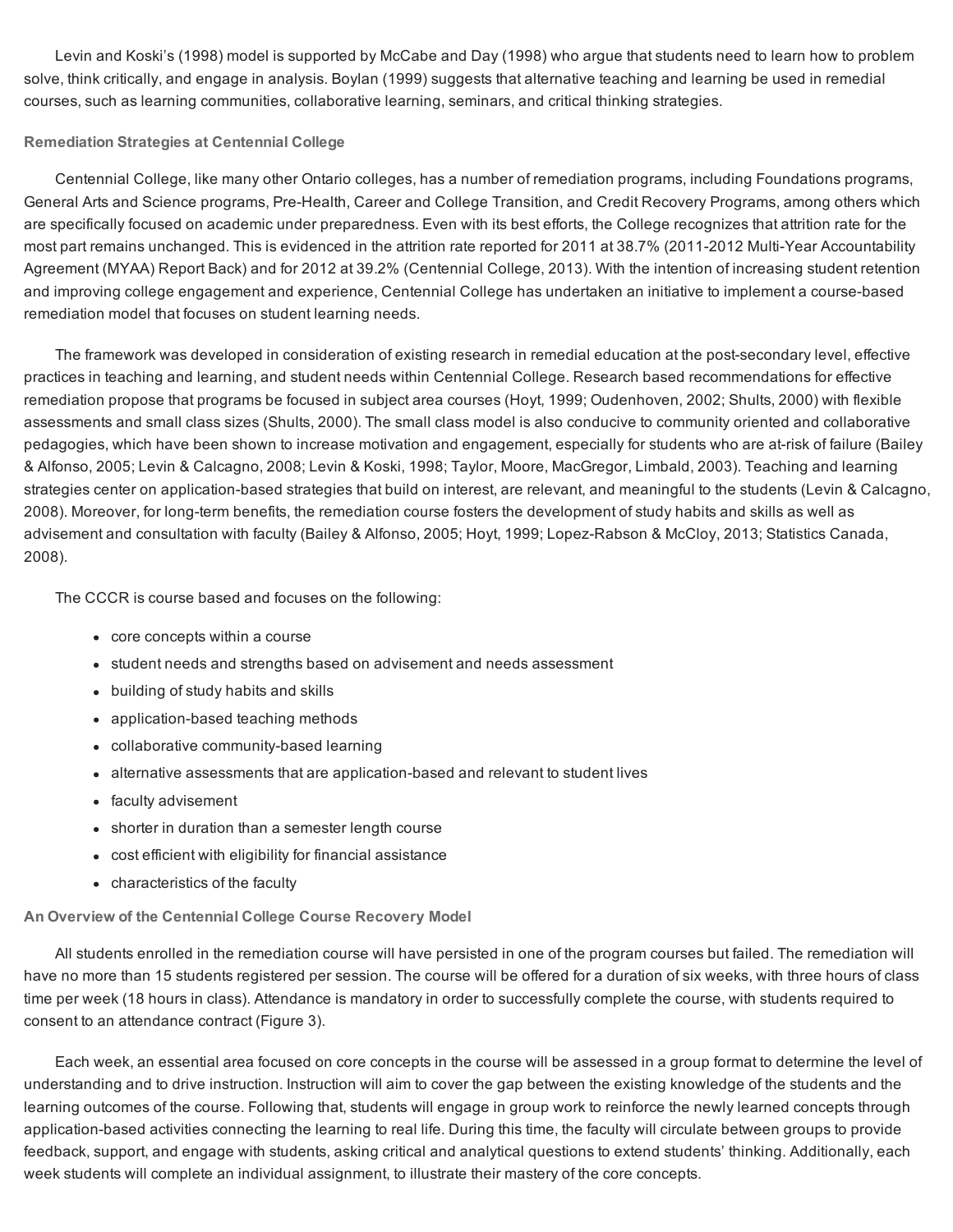The primary goal in the social interactions within the class will be to establish a collaborative learning community to increase engagement and motivation. Faculty will meet individually with the students at least twice per semester, initially to establish individual needs and strengths of the students as well as learning preferences and to identify short and long-term goals. Faculty will follow up with the students and evaluate progress, formally and informally, throughout the six weeks. A final individual meeting with faculty will be held to advise the students on their progress and future directions.





Source: Developed by Gajewski, A., Lucas, P., Mather, M., and Purdy, J. (2014)

# The RNED129 Course Pilot: Methodology and Findings

The course based remediation model was piloted in fall 2014 in the area of General Education (GNED) studies. Presently, when students fail a required 42-hour GNED course, they are expected to retake it, which, in turn, impedes their program completion. This remediation model was piloted in an Introduction to Psychology course, which is a required course in the community services and health care program. This course was selected for the pilot because of its relatively high rate of attrition. In the fall of 2013, 15% of students persisted but failed, 24% dropped out, resulting in a 39% total attrition rate. Data for the winter 2014 semester is comparable, with 13% of students who persisted but failed, 17% dropped out, for a total attrition rate of 30%. Based on the data collected, the Introduction to Psychology (GNED129) course was selected for the pilot study.

In order to investigate the effectiveness of the Remediation Model on student learning and experience, data were collected from two cohorts of students enrolled in the pilot Remediation Introduction to Psychology (RNED129) course. A total of 17 students were purposively selected for the study, with twelve males and five females. The aim of the study was to gain insights on the individualized perspectives and learning experiences of the students near completion of the course. A qualitative methodology, consisting of a focus group interview and a written survey, was used with the intention of collecting rich descriptive data. The faculty teaching the course was also interviewed to allow for a comparison between student and faculty experiences and perceptions.

Nine students engaged in a semi-structured focus group interview, spanning a duration of approximately one hour, with prepared questions that allowed for expansion or redirection based on participant responses. It is believed that the focus group methodology concedes a collective opinion with the opportunity for individualized input. Cohen, Manion, and Morrison (2007) suggest that, "participants interact with each other rather than with the interviewer, such that the views of the participants can emerge – the participants' rather than the researcher's agenda can predominate. It is from the interaction of the group that the data emerge" (p. 376). The focus group session took place in the students' classroom during scheduled class time. The faculty member was not present during the interview. Anonymity of the students was maintained, as students were not asked to identify themselves prior to speaking.

A second cohort of students enrolled in the RNED129 course was sampled, with eight participants. Students were asked to complete a cross-sectional descriptive survey during their scheduled class time, near the end of the course term. A Likert scale was used to determine students' views, with opportunity for expansion on each question. The survey was structured in an open-ended format to elicit exploration, where themes could be identified without diminishing the individual experiences and perspectives of participants (Cohen, Manion, & Morrison, 2007).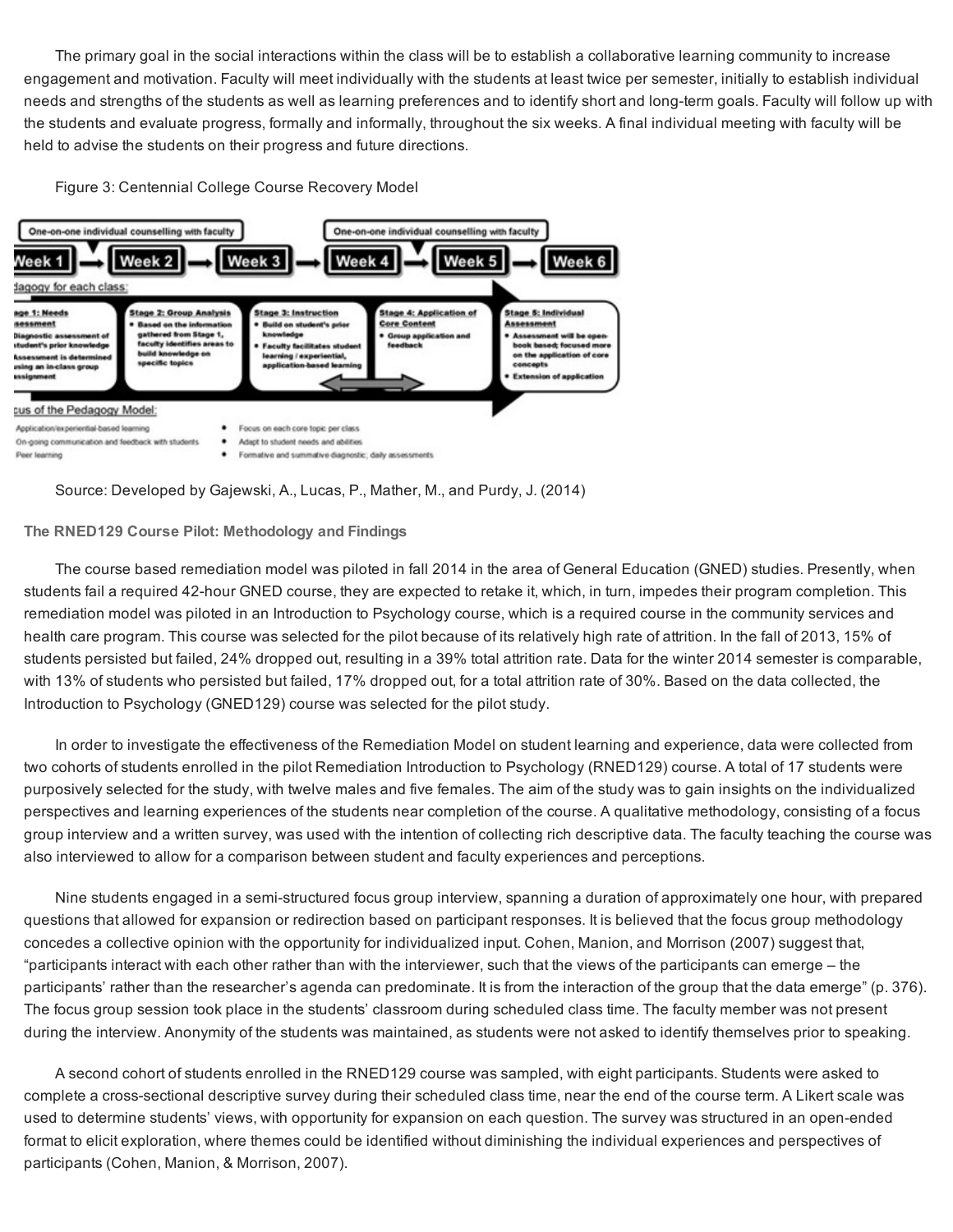A constant comparison method was used to analyze data, drawing on emerging themes. Data were compared with the aims and objectives of the CCCR model to determine its effects on student learning and experiences. Two major categories developed from the data analysis: course structure and course delivery. Course structure includes class size, shortened semester length, faculty advising, and emphasis on core concepts. Course delivery includes teaching pedagogy, assessments based on student needs and faculty qualities.

Most of the students indicated that they were unsuccessful when initially taking GNED129 due to the lecture based pedagogy, the large class sizes, which did not allow for one-on-one interaction between faculty and students, requirement for memorization of core concepts and recollection on multiple choice assessments, and overall lack of comprehension. Based on their accounts, these factors combined prevented students from completing the course. Data from the faculty interview paralleled student reports. In addition, the faculty claimed that in GNED129, students are required to independently apply complex concepts with minimal support or guidance.

Participants reported that the structure and delivery of RNED129 addressed their needs and enhanced their learning experiences, aiding them to successfully complete the course. Small class sizes allowed for extensive one-on-one interaction and faculty support. Students reported that the faculty was able to focus on their individualized strengths and needs to foster their learning. Moreover, students indicated that the focus on one main topic/concept per class, followed by application (guided practice) prior to an independent assessment, increased comprehension. To reinforce learning needs and goal setting, students valued the faculty advisement sessions, as they felt that the faculty had a vested interest in their success. The faculty, on the other hand, stated that while the advisement sessions were beneficial at discussing student progress, they did not incorporate any personal factors that could be impacting student learning. The shortened semester reinforced the concepts covered in GNED129, motivating students to attend and participate. All of the participants believed that six weeks were sufficient to repeat the course, allowing them to manage their workload. The shorter course length also resulted in decreased tuition fees, which with Ontario Student Assistance Program (OSAP) eligibility, alleviating financial burden.

Participants primarily attributed their success in RNED129 to the delivery methods utilized in the course. The focus of the CCCR model is on community-based experiential/application learning and student engagement. Core concepts were taught using real life examples, building on the prior knowledge. Students reported significant benefits from the group sessions, where they were required to share and apply concepts through assignments or activities grounded in problem solving and connections to their personal or professional lives. They indicated that the peer learning promoted a deeper understanding due to its collaborative and interactive nature. Students were able to brainstorm ideas, make connections, provide peer guidance, and increase motivation and accountability. The faculty indicated that she was able to assign students tasks that were more challenging than those completed in GNED129, with most students being highly successful on both group and independent tasks due to the amount of time spent on application in class within a group setting. Consequently, the focus on application, as opposed to rote learning, traditionally used in courses, increased comprehension and student retention.

RNED129 applied three modes of assessment: diagnostic, formative, and summative. The faculty reported that student learning was enhanced due to the use of diagnostic assessments, where she was able to gain information and draw on the prior knowledge of the students. In identifying student strengths and weaknesses on the weekly topics, she was able to emphasize on specific content, thus addressing student needs. Formative assessment was ongoing throughout the course, consisting of dialogue between faculty and students. Students stated that they appreciated the immediate feedback and elaboration on the topic, as the faculty circulated and conferenced with students during the group sessions. This approach was identified by participants as contributing to their success on independent tasks and assignments. The culminating task in the course encompassed all concepts learned over the six week period. Students felt confident and were successful in its completion, many suggesting that it reinforced their learning.

A consistent theme that emerged from the data was the importance of the characteristics of faculty. Students repeatedly commented on the caring, patient, and supportive nature of the faculty. They believed that the faculty was genuinely concerned and dedicated to their success. Interview with the faculty revealed the need for faculty to be flexible, knowledgeable in the subject area, interactive, and supportive, as they must adapt and accommodate teaching to the individual needs of the students.

#### Discussion, Implication, and Conclusions

Student attrition in Ontario colleges is an area that is currently underrepresented in the literature. Despite the high costs of attrition,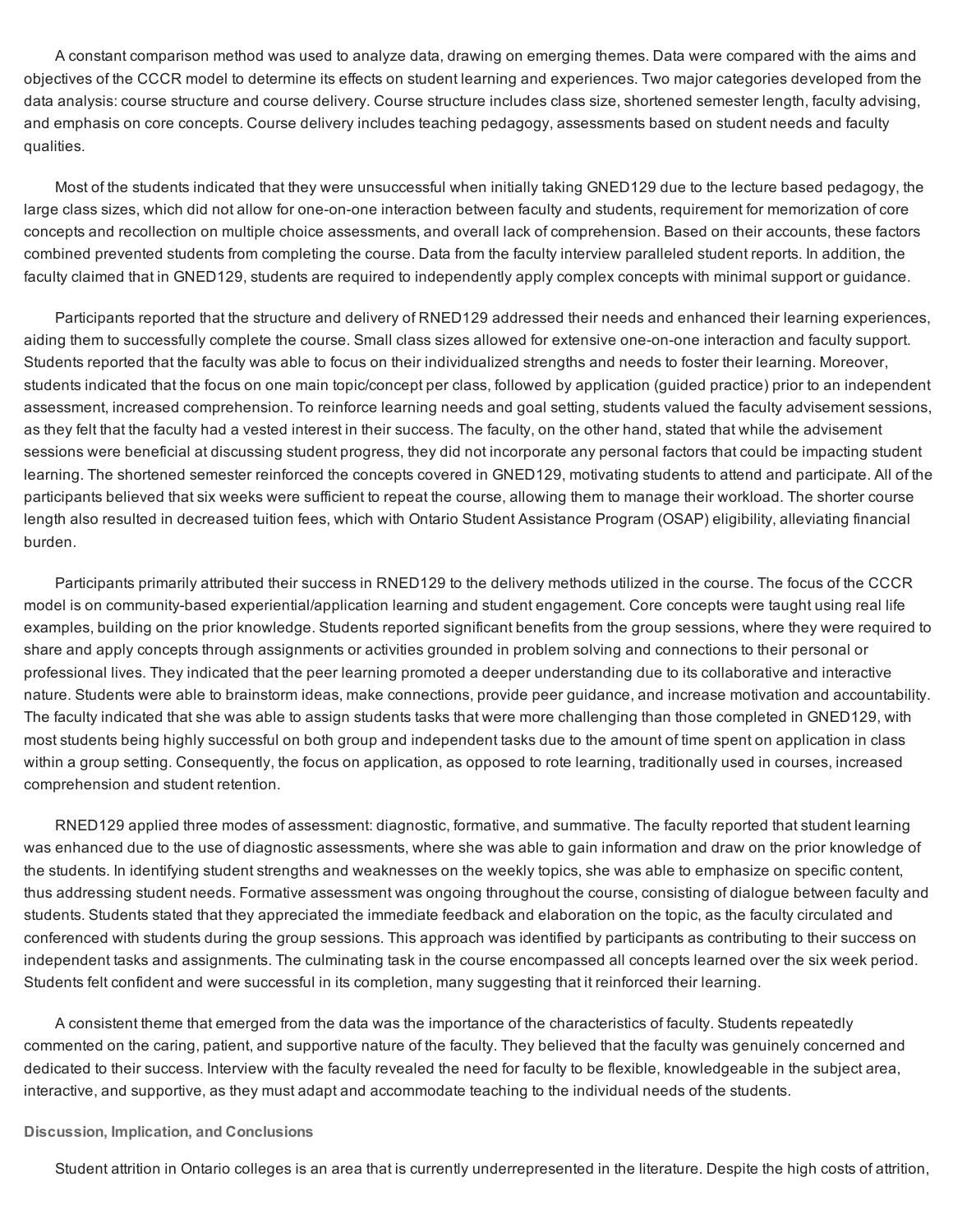to both institutions and students, retention is one of the least understood issues facing post-secondary education. Institutions in higher education have made efforts to address this problem; however due to its complexity, attrition rates remain alarmingly high (DeRemer, 2002), especially within the province of Ontario. According to the findings presented by the Higher Education Quality Council of Ontario, "In the GTA, college graduation rates vary widely, from 54 to 73 percent" (Lopez-Rabson & McCloy, 2013, p. 5). Consequently, a high number of students leave prior to graduation.

In the province of Ontario, studies show reasons for leaving vary, with 51.8 percent of students attributing their decision to institutional factors, 41 percent report dissatisfaction with their program, 27 percent report problems with time management, 26 percent identify disconnection from the college, and 26 percent achieve low grades (Lopez-Rabson & McCloy, 2013, p. 3, p. 22). Moreover, Fisher and Engemann (2009) found that the factors most influential in student decisions to leave their studies were academic under preparedness and low levels of student engagement with the institution (p. 4). In summary, the literature shows that students who leave face academic and social barriers. In response, the CCCR model strives to address both academic and social factors, at the course level, by incorporating measures for student success. This section presents a discussion of the comparative analysis of findings between student and faculty experiences and perceptions in the RNED129 course structured and delivered based on the CCCR model.

Literature on attrition at the post-secondary level suggests that low student to faculty ratios (Maggio, White, Molstad, & Kher, 2005) and modularized or compressed courses (Rutschow & Schneider, 2011) correlate with the greatest degree of success for students in remedial programs. The CCCR model is structured to ensure class sizes remain small, with a maximum of 15 students. This allows for increased individualized interactions between faculty and students and it permits a community environment, where students can participate in peer-based learning. Such a course structure enhances student engagement and motivation, as students believe that they are valuable and active contributors in the classroom. The rational for the course structure is reflected in the data collected from the pilot study in the RNED129 course. One student stated: "Fewer students, the teacher can focus more one-on-one in smaller groups instead of focusing on fifty students. Everyone has a chance to understand more, instead of saying, 'Here is the information.'"

Advisement was also critical to the course structure in the Remediation Model, as literature suggests that students who interact with their teachers are more likely to succeed and achieve academically. Where teachers engage in regular discussions about course progress and goal settings with students, students believe that the teacher is taking an active interest in their education (Tinto, Russo, & Stephanie, 1994). In the RNED129 pilot, while the advisement sessions were implemented, the challenge was that the faculty held the advisement meetings during class time while students completed group work and focused solely on learning objectives. In an interview, the faculty reported,

I think that they could have been more beneficial; I think that maybe next time I will spend more time alone rather than pulling them out during a session… It is not just learning strategies. I mean, the one student I lost, I didn't know he had all these family things going on… maybe I could have done something differently.

The students however, found the advisement sessions to be beneficial as they were able to discuss their progress in the course.

Literature on attrition and remediation suggests that student engagement and a sense of connection to the institution are instrumental in academic achievement and success (Astin, 1984; Dietche, 1990; Drea, 2004; Fisher & Engemann, 2009; Levin and Koski, 1998; Pascarella & Terenzini, 1977; Terenzini & Reason, 2005; Tinto, 1975, 1993). The focus of the CCCR model development prioritized collaborative peer learning and application of content to real world and student interests, the benefits of which are emphasized by a student who commented, "It's easier to do our work and once we are doing our work it just clicks in our heads because she has connected it to real life experiences." The goal of the remediation course was to foster student engagement and a sense of connection to the class community and the college — an important component of engagement is collaboration with peers. Numerous scholars have identified the importance of social learning to student success, including a supportive environment (Chickering, 1969; Levin & Calcagno, 2008; Levin & Koski, 1998; Marshall, 2008; Milem & Berger, 1997; Tinto, 1975, 1993). Levin and Koski (1998) propose that learning is a social activity which requires dialogue and interaction. In the process of acquiring contentbased material, students are honing communication skills and the ability to work with others. Working with peers, offers students a sense of connection to their group, the class, and their education. In turn, this increases motivation and establishes accountability. Data from the RNED129 course study demonstrate the value of a shared learning community, as students consistently communicated their preference for peerbased collaboration. In the focus group session, the building of relationships and sense of community was a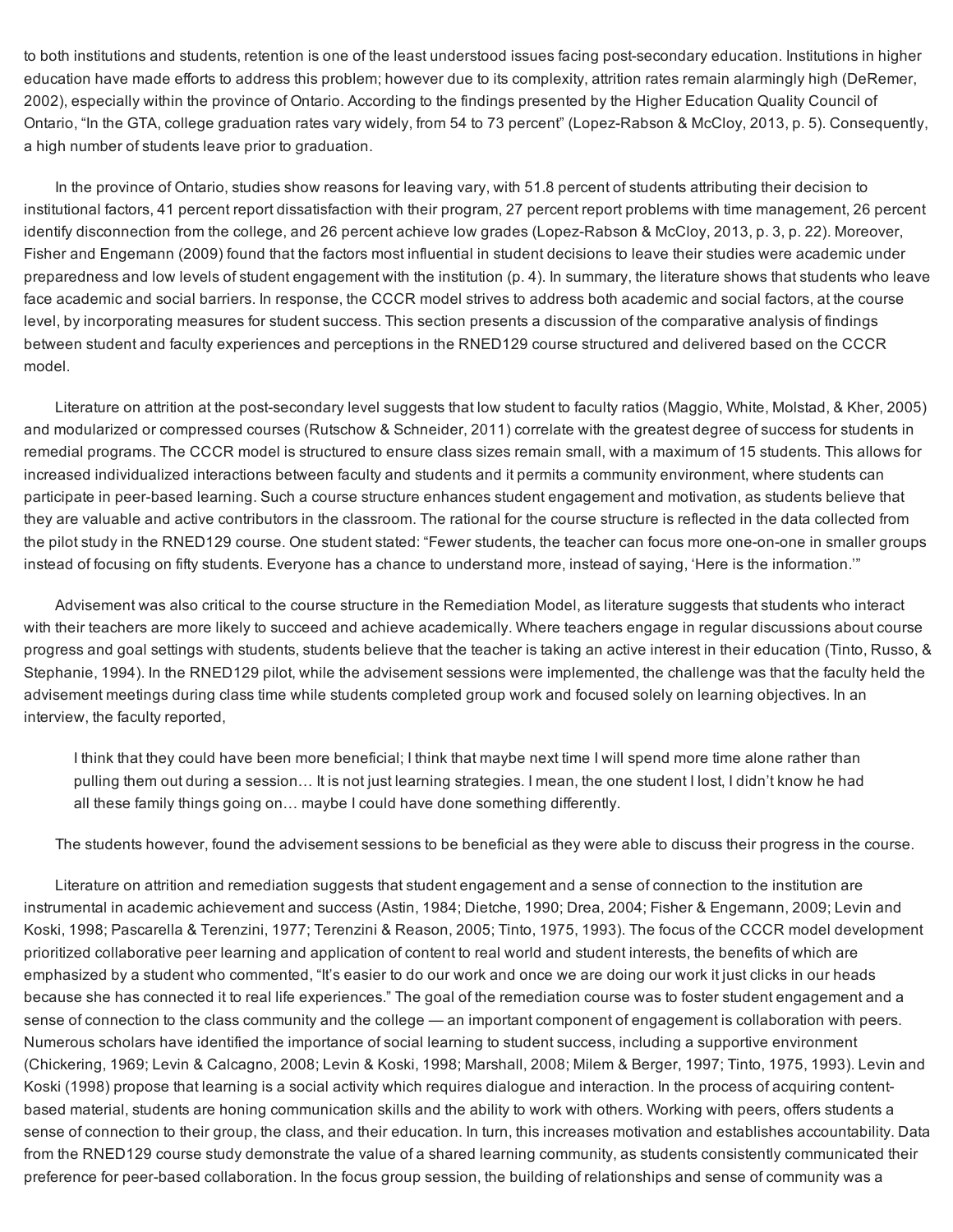significant factor in student success. A student stated, "Maybe today's topic, I understand it but he doesn't understand it so I can help him and other people that (don't) understand" and another concurs, "In bigger classes when you work individually, no one ever says they don't understand… but when you work in a group you can actually tell the person you don't understand, you feel more comfortable to ask questions."

The effectiveness of peer-based learning was also evident in the assessments utilized in the RNED129 course. Assessments were ongoing; they were used to evaluate student learning and to inform instruction. Each week the faculty would engage students in a diagnostic assessment to determine student needs and their level of understanding of the subject. As suggested by Levin and Calcagno (2008), in remedial courses it is critical for faculty to determine gaps in learning, selecting the most appropriate teaching strategies to support student success. Students would complete a group assignment, where they were required to apply concepts learned that week. Immediate feedback was provided to the students and errors or omissions were corrected. As a result, students gained a deeper understanding and were then able to apply their learning to new problems or tasks in an individual assessment. One student reported,

When I'm here I know what's going on, I can get all my papers and assignments I get it handed to me right then and there and when I come to the next class my updated mark is written on my paper.

Students were required to master a subject before moving on to the following week's material. Bloom (1968) suggests that such an approach is effective for remedial students, as it allows for consistent reinforcement of concepts (cited in Boyan and Saxon).

Students discussed the benefit of alternative assessments to their learning. One student reported, "I find with tests pretty much you're cramming all the information in to write the test as soon as you write the test you forget it;… but when you do assignments, it's always in your head." Consequently, students were able to complete assignments that were deemed to be more difficult than those completed in GNED129, as indicated by the faculty, "We did several case studies… the assessments were perhaps even at a higher level than some GNED 129 because there were no regurgitation questions,… [they had to] know the concept apply the concept [to] the problems." The structures of the assessments set students up for success. Students developed an understanding of the content, they felt a sense of connection to the faculty and their classmates, and they were interested in the topics; thus students were confident, motivated, and actively engaged in the learning.

The CCCR model recognizes that the faculty characteristics are integral to student success in their teaching and influence how they interact with their students, set expectations, advise, support and encourage their learning. If faculty create an environment where students believe that they can succeed, then students are most likely to persist and do well in their education (Levin & Calcagno, 2008; Saret, 2014). In the RNED 129 course, participants spoke highly of their faculty. They believed that she exhibited a caring, patient and supportive attitude by being flexible, adaptable, and accommodating to students' different learning styles. Such faculty characteristics are instrumental in a remediation course, fostering motivation and student engagement. A participant indicated,

The way the teacher taught, her style was great. There are different types of learners, I was a visual learner; she had lots of stuff on the board, it was good. She also cared because she made sure that we understood the lesson.

Noel, Levitz, & Saluri (1985) emphasized that this kind of caring attitude is central to student success and retention.

In conclusion, the pilot studies in the RNED 129 demonstrate that remediation courses should focus on structure and delivery, as these components are fundamental to student success and course completion. This recommendation is based on the completion rate of 98% in the two pilot courses. The CCCR model is one approach to addressing the pressing concern of attrition in Ontario colleges. This model could be applied in core courses in any program of study for students who are unsuccessful. It assists students in successful completion of the core requirements and motivates them to continue their education. However, further research is required to determine the long-term value of the CCCR model on student success and retention within their program. Regardless, remediation strategies or programs that are student centered, focused on student needs, and those that foster an engaging learning environment are pivotal to student success. As emphasized by Noel, Levitz, & Saluri (1985),

The more students learn, the more they sense they are finding and developing a talent, the more likely they are to persist; and then we get student success, satisfaction, and learning together, persistence is the outcome. Reenrollment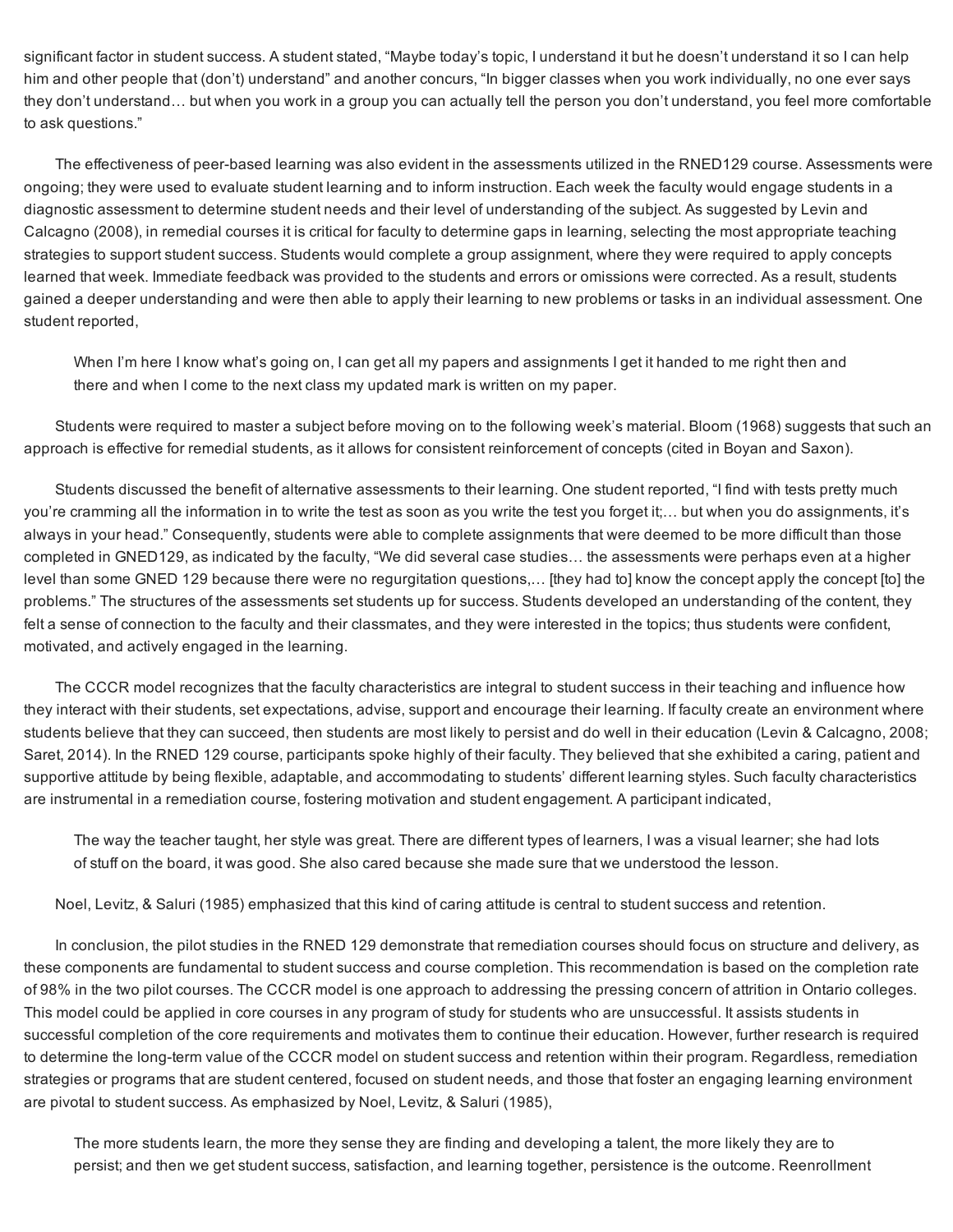or retention is not then the goal; retention is the result or by-product of improved programs and services in our classrooms and elsewhere on campus that contribute to student success. (p.1. In Marshall, 2008, p. 3)

References

Adelman, C. (1996). The truth about remedial work. *Chronicle of Higher Education*, Oct. 4, A56.

Andres, L. & Carpenter, S. (1997). *Today's higher education students: Issues of admission, retention, transfer, and attrition in relation to changing student demographics*. UBC: Center for Policy Studies in Education.

Astin, A. (1984). Student involvement: A developmental theory for higher education. *Journal of College Student Personnel*, 25(4), 297-308.

Bailey, T.R. & Alfonso, M. (2005). Paths to persistence: An analysis of research on program effectiveness at community colleges. Lumina Foundation for Education's New Agenda Series, 6(1).

Bloom, B.S. (1968). Learning for mastery. In Boylan, H.R. & Saxon, D. (2002). What works in remediation: Lessons learned from 30 *years of research*. Boone, NC: Appalachian State University, National Center for Developmental Education.

Boylan, H.R. (1999). Exploring alternatives to remediation. *Journal of Developmental Education*, 22(3), 28.

Braxton, J.M., Vesper, N., & Hossler, D. (1995). Expectations for college and student persistence. *Research in Higher Education*, 36(5), 595-611.

Calder, W. & Gordon, B. (1996). Developing institutional leadership for student success. *College Canada*, 1(3).

Centennial College. (2013). 2011-2012 Multi-Year Accountability Agreement (MYAA) Report Back. Report provided by the Centennial College Corporate Planning Office.

Chickering, A.W. (1969). *Education and identity*. San Francisco: Jossey-Bass.

Cohen, L., Manion, L., & Morrison, K. (2007). *Research methods in education*. London: Routledge.

DeRemer, M.A. (2002). *The adult student attrition process (ASADP) model*. (Unpublished Thesis). University of Texas. Texas.

Dietsche, P. (1990). Freshman attrition in a college of applied arts and technology of Ontario. *The Canadian Journal of Higher Education*, 20 (3), 65-84.

Drea, C. (2004). Student attrition and retention in Ontario's Colleges*. College Quarterly,* 7(2).

Fike, D.S., & Fike, R. (2008). Predictors of firstyears student retention in the community college. *Community College Review*, 36(2), 68-88.

Fisher, R. & Engemann, J. (2009) Factors affecting attrition at a Canadian college. Canadian Council on Learning. Retrieved from http://www.fanshawec.ca/sites/default/files/file\_attachments/fisher2009.pdf

Gomme, I. & Gilbert, S. (1984). Paying the cost: Some observations on the problem of post secondary student attrition. *The Canadian Journal of Higher Education, 14(3), 95-100.* 

Grayson, J. & Grayson, K. (2003). *Research on retention and attrition.*Montreal, QC: Canada Millennium Scholarship Foundation. Hoyt, J.E. (1999). Remedial education and student attrition. *Community College Review*, 27(2), 5172.

Ignash, J.M. (1997). Who should provide post-secondary remedial/developmental education? In Ignash, J.M. (1997). *Implementing*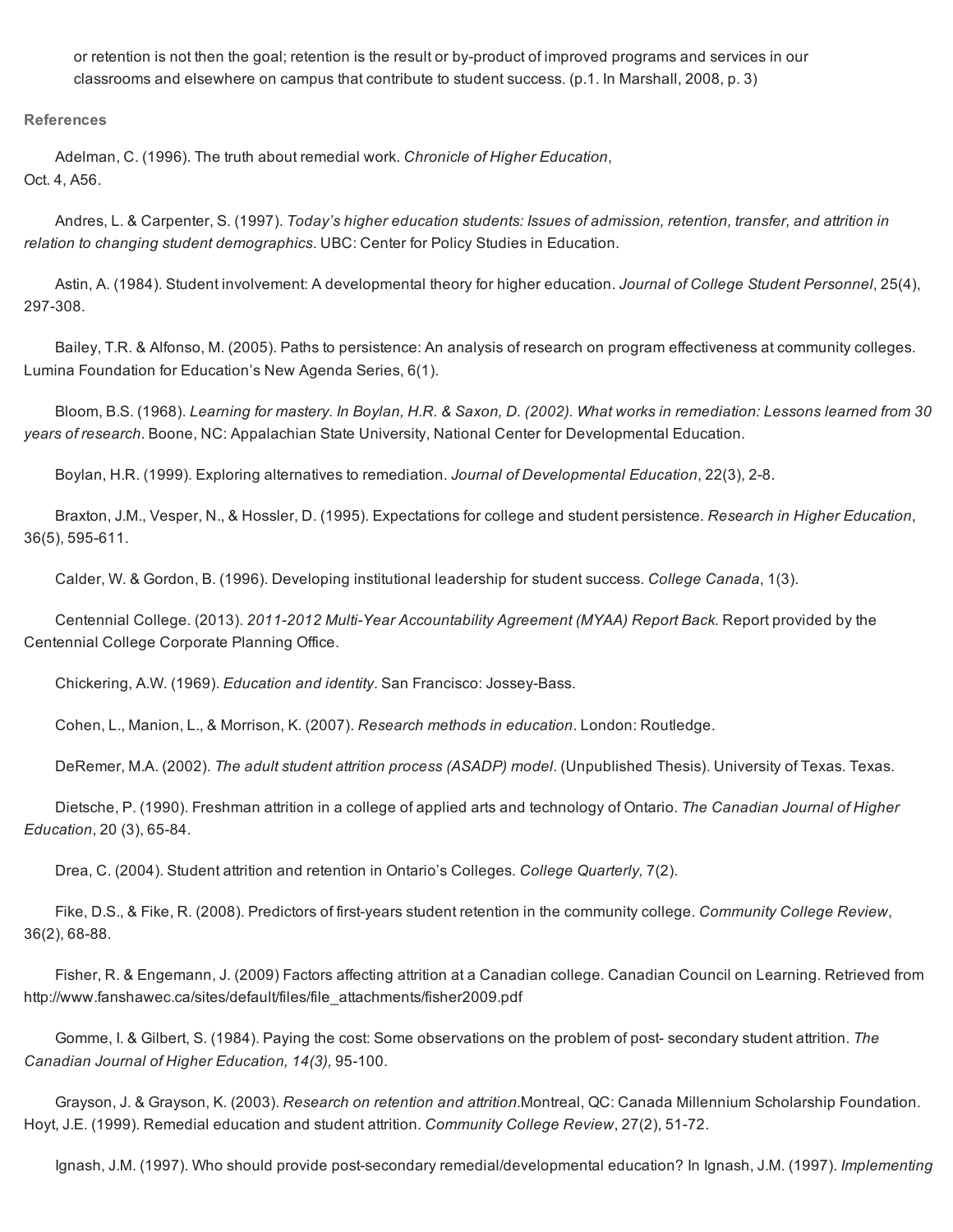*effective policies for remedial and developmental education. New Directions for Community Colleges. Jossey-Bass: San Francisco.* 

Isaac, J.N. (2008). *Reducing college students' writing deficiencies utilizing online remediation approaches. In C. Stephenson, Working together to be outstanding: A theoretical framework for retention*(Unpublished Paper). Centennial College, Ontario.

Levin, H.M. & Calcagno, J.C. (2008). Remediation in the community college: An evaluator's perspective. *Community College Review*, 35(3), 181-207.

Levin, H., & Koski, W. (1998). Administrative approaches to educational productivity. In Levin, H.M. & Calcagno, J.C. (2008). Remediation in the community college: An evaluator's perspective.*Community College Review*, 35(3), 181-207.

Lopez-Rabson, T.S. & McCloy, U. (2013). *Understanding student attrition in the six Greater Toronto Area (GTA) colleges. Toronto:* Higher Education Quality Council of Ontario, An Agency of the Government of Ontario.

Maggio, J.C., White, W.G., Molstad, S., & Kher, N. (2005). Prefreshman summer programs' impact on student achievement and retention, *Journal of Developmental Education*, 29(2), 233.

Marshall, C. (2007). *Literacy and retention literature review.*Unpublished manuscript, London, ON: Fanshawe College.

McCabe, R.H. & Day, P.R (Eds.). (1998). *Developmental education: A twentyfirst century social and economic imperative*. League for Innovation in the Community College and the College Board: California.

McClenney, K., & Marti, C. (2006). *Exploring relationships between student engagement and student outcomes in community colleges.* Austin, TX: University of Texas at Austin.

Milem, J., & Berger, J. (1997). A modified model of college student persistence: Exploring the relationship between Astin's theory of involvement and Tinto's theory of student departure. *Journal of College Student Development*, 38, 387 400.

Noel, L., Levitz, R. and Saluri D. (1985*). Increasing student retention: Effective programs and practices for reducing the dropout* rate. San Francisco, CA: Jossey-Bass.

Noel-Levitz Retention Codifications. (2008). Student success, retention, and graduation: definitions, theories, practices, patterns, and trends. Retrieved April 12, 2014 from http://www.stetson.edu/law /conferences/highered/archive/media/Student%20Success,%20Retention ,%20and%20Graduation%20Definitions,%20Theories,%20Practices, %20Patterns,%20and%20Trends.pdf

Oudenhoven, B. (2002). Remediation at the community college: Pressing issues, uncertain solutions. *New Directions for Community Colleges*, 117 (Spring), 3544., Wiley Periodicals Inc.

Pascarella, E. & Terenzini, P. (1977). Patterns of student-faculty informal interaction beyond the classroom and voluntary freshman attrition.*The Journal of Higher Education,* 48(5), 540552.

Reason, R. D. (2009). An examination of persistence research through the lens of the comprehensive conceptual framework. *The Journal of College Student Development*, 50(6), 659-682.

Rutschow, E. Z., & Schneider, E. (2011). *Unlocking the gate: What we know about improving developmental education.* New York: MDRC.

Saret, L. (nd). *Retaining student in classes: Putting theory into everyday practice*. Retrieved on March 1, 2015 from http://www.oakton.edu /user/1/lsaret/LauraSaretOaktonWebSite/Ways%20Faculty%20Can%20 Encourage%20Student%20Retention.htm